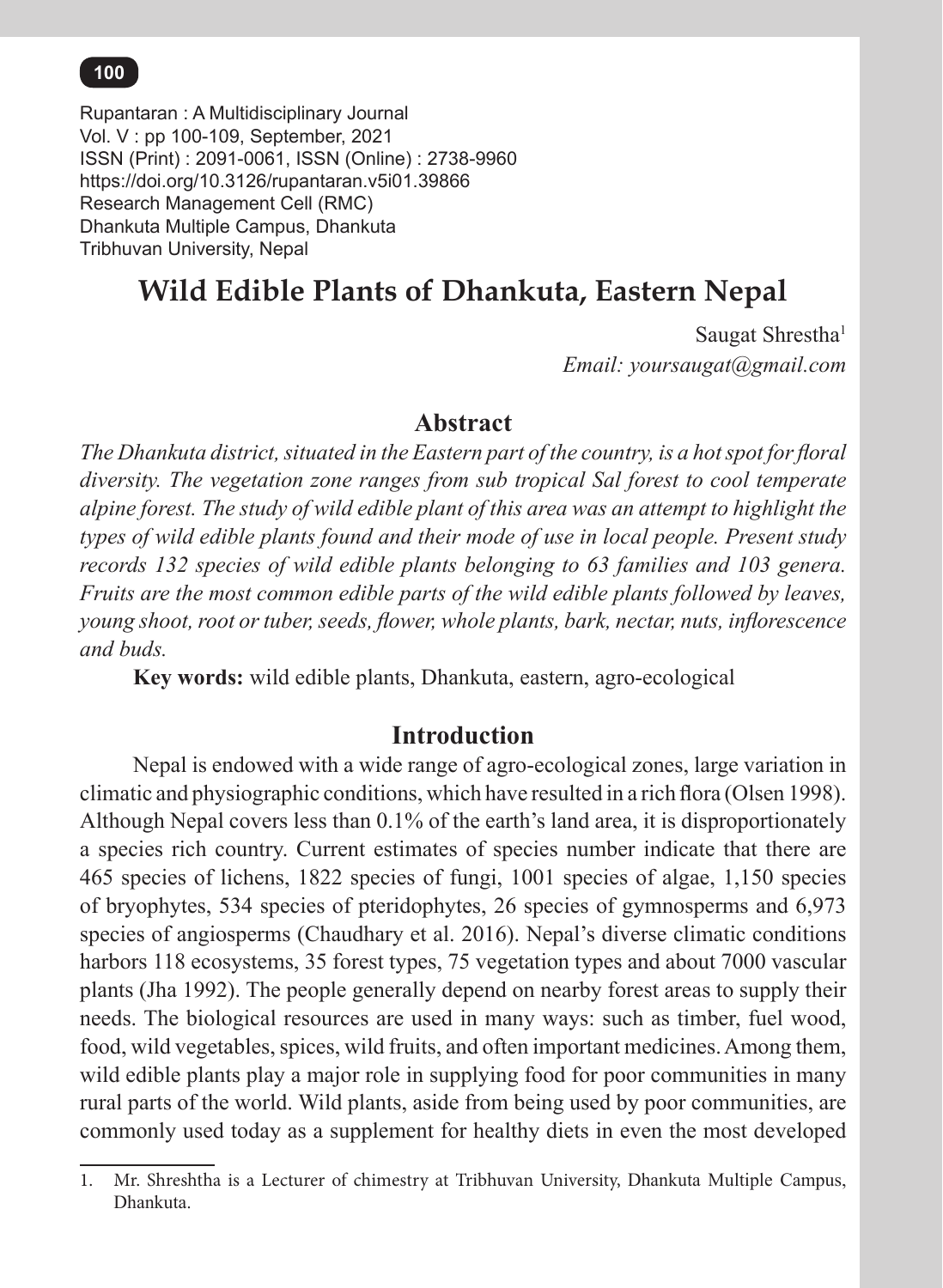regions of the world (Redzic 2006). Approximately 75,000 species of plants world-wide are believed to be edible (Walters & Hamilton 1993). It has even been suggested that wild food plants are nutritionally superior to some of the cultivated ones (Burlingame 2000). However, these plant resources and their indigenous use are in danger of being lost in areas where environmental and cultural transformations have led to changes in feeding practices (Acharya & Acharya 2010).

Wild edible plants provide staple and supplement foods, as well as cash income to local communities, thus favoring food security. However, wild edible plants are largely ignored in land use planning and implementation, economic development, and biodiversity conservation. Moreover, wild edible plants related traditional knowledge is rapidly eroding (Malla et al. 1982). The Dhankuta district is equipped with a wide range of agro-ecological zones and most of the people of Dhankuta inhabit in rural areas and are farmers. These people are blessed with a deep knowledge concerning the use of wild plants which are consumed at times of drought and other hardship. Elders and other knowledgeable community members are the key source of plant use. Therefore forest resources play an important role in the daily life of people for their food, medicine, fodder, fuel etc. The reason to initiate a study on wild edible plants was to document the local knowledge on wild foods to identify and understand the better importance of wild food in livelihood of the rural people of the district.

## **Methods and Materials**

### **Study area**

Dhankuta is situated between 26<sup>0</sup>53' N latitude to 27<sup>0</sup> 19' N latitude and 87<sup>0</sup> 8' E longitude to  $87^{\circ}$  33' E longitude. The total area of Dhankuta district is about 191.1 km<sup>2</sup>, with narrower northern part and wider southern part. Ilam, Terhathum and Pachthar districts are located on the eastern part of the district; Bhojpur, Udayapur districts on the western part; Sankhuwasabha on the northern part and Morang and Sunsari on the southern part of the Dhankuta district. The elevation ranges from 180 m to 3000 m above sea level (DDC 2010). The average temperature in Dhanuta is 20. 6  $^{\circ}$ C and the annual rainfall is 1002 mm. The vegetation zones in the district range from sub-tropical Sal forest along the Tamor and Arun rivers, and cool temperate forests on some of the high ridges that mark the watershed between the two catchments (Shrestha 2020).

## **Methods**

The present study was based on secondary data collected from stranded literature and online journal like, Malla, et al. 1982, Panta & Dhami, 2005, Acharya 2010, Ghimeray et al. 2010, Dangol et al. 2017. The availability and uses of the plants were confirmed by questionnaire asked to local and elder people of the district.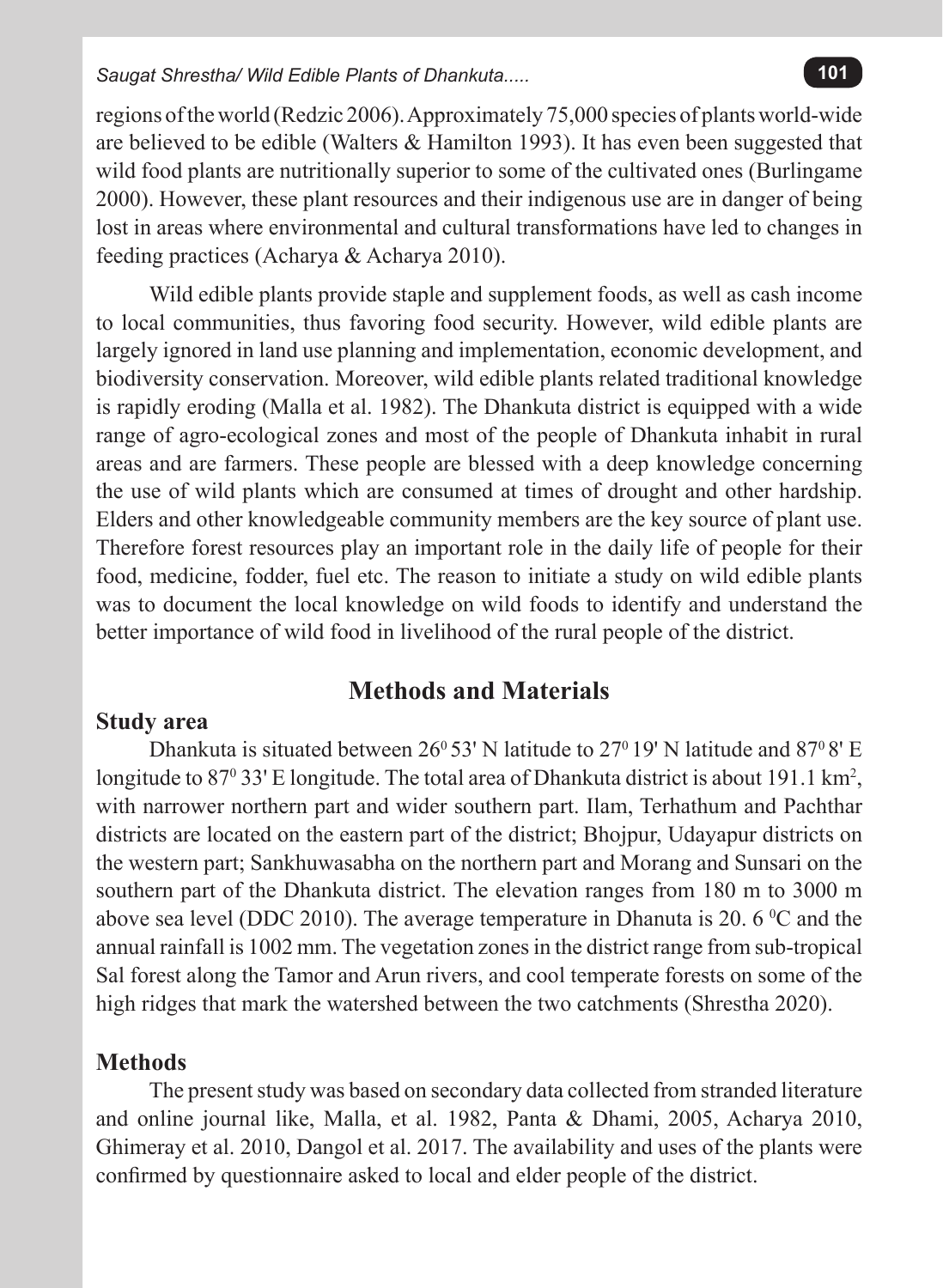## **Results and Discussion**

From the present study it has been revealed that the Dhankuta district is rich in wild edible plant. The study in the district documented about 132 varieties of wild edible plants belonging to 63 families and 103 genera. Of the total families, the most dominating family is Leguminosae and Moraceae with 9 species each, followed by Polygonaceae and Rosaceae (7 species), Anacardiaceae (6 species), Poaceae (5 species), Cucurbitaceae (4 species), Apiaceae and Araceae (3 species) and remaining families contain less than 3 species. Out of the total genera, the largest is *Dioscorea* and *Ficus* containing 5 species each, followed by *Bauhinia, Fagopyrum* and *Zizipus*  containing 3 species each and remaining genera contain less than 3 species. Table 1 shows the detail of commonly available wild edible plants of Dhankuta.

| S.N            | <b>Species</b>                              | <b>Local Name</b> | Family        | Parts                | <b>Uses</b>          |
|----------------|---------------------------------------------|-------------------|---------------|----------------------|----------------------|
| $\mathbf{1}$   | Acacia catechu (L.f.) Willd                 | Khayar            | Leguminosae   | Bark, wood           | Tea                  |
| $\overline{2}$ | Aegle marmelos (L.) Correa                  | <b>Bel</b>        | Rutaceae      | Fruits               | Fruits               |
| 3              | Amaranthus caudatus L                       | Latte sag         | Amaranthaceae | Leaves               | Vegetable            |
| $\overline{4}$ | Amaranthus spinosus L.                      | Ban lunde         | Amaranthaceae | Leaves               | Vegetable            |
| 5              | Aralia leschenaultia (DC.)<br>J.Wen         | Chinde            | Araliaceae    | Leaves               | Vegetable            |
| 6              | Arisaema jacquemontill Blume                | Sarpa ko<br>Makai | Araceae       | Root/tuber           | Vegetable            |
| 7              | Arisaema tortuosum (Wall.)<br>Schott        | Banko             | Araceae       | Root/tuber           | Vegetable            |
| 8              | Artocarpus heterophyllus Lam                | Katahar           | Moraceae      | Fruits               | Fruits               |
| $\mathbf{Q}$   | Artocarpus lacucha Buch. -<br>Hem.          | Badahar           | Moraceae      | Fruits               | Fruits               |
| 10             | Asparagus filicinus Buch.-Ham.<br>Ex D. don | Ban kurilo        | Aspracaceae   | Shoots               | Vegetable            |
| 11             | Asparagus racemosus willd                   | Kurilo            | Asparagaeae   | Young shoots         | Vegetable            |
| 12             | Bambusa arundinaceae willd.                 | <b>Bans</b>       | Poaceae       | Young shoots         | Vegetable            |
| 13             | Bambusa nepalensis Stapleton                | Choya bans        | Poaceae       | Young shoots         | Vegetable            |
| 14             | Bauhinia purpurea L.                        | Tanki             | Leguminosae   | Flower, young leaves | Pickle,<br>vegetable |
| 15             | Bauhinia vahlii weght & Arn                 | Bharlo            | Leguminosae   | Seeds                | Vegetable,<br>fruits |
| 16             | Bauhinia variegate L.                       | Koiralo           | Leguminosae   | Buds, flower, leaves | Pickle,<br>vegetable |
| 17             | Begonia longifolia Blume                    | Magarkachey       | Bignoniaceae  | Shoots, leaves       | Vegetable            |

**Table 1:** List of wild edible plants found in Dhankuta district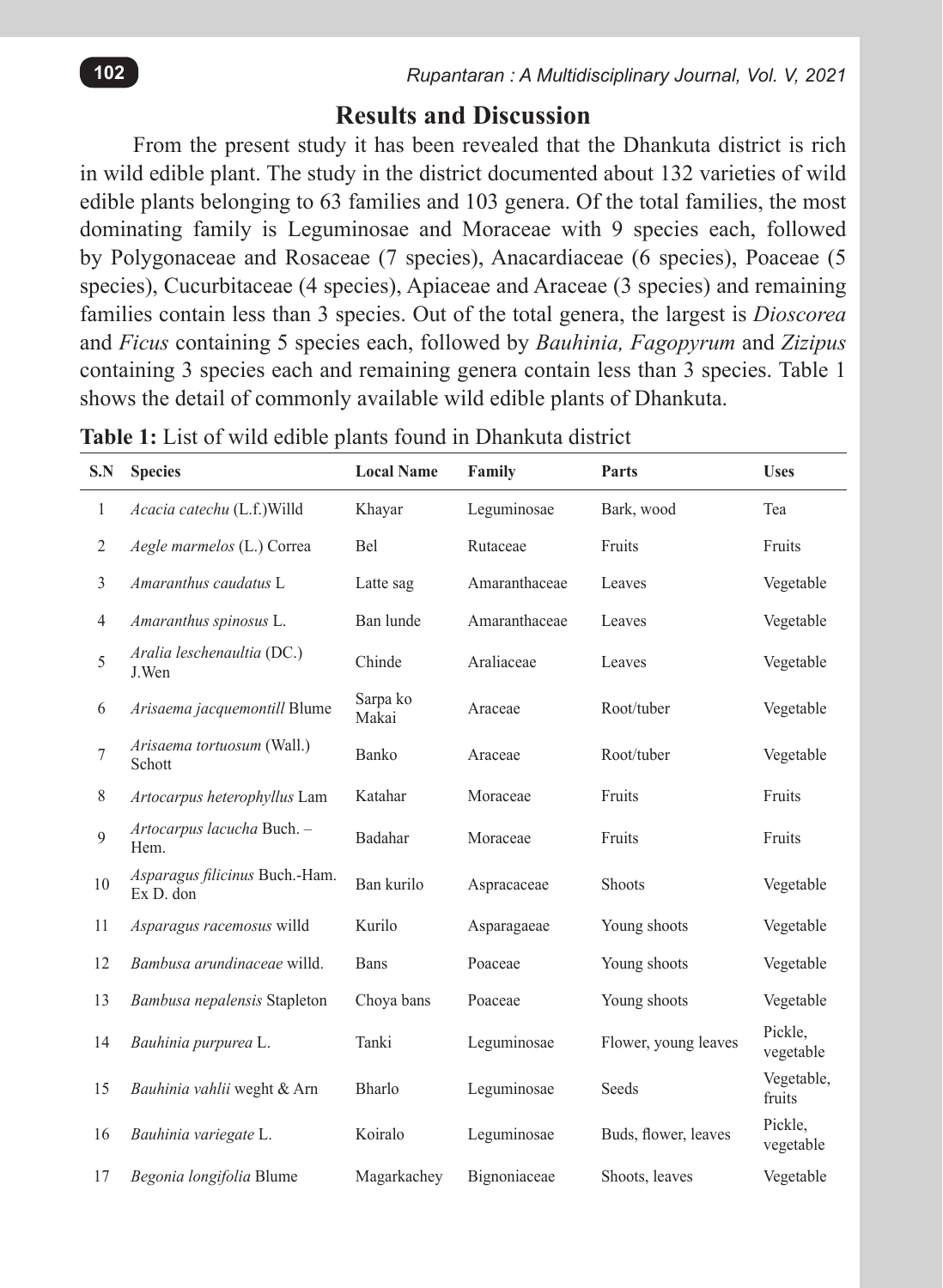| 18 | Benincasa hispida (Thumb.)<br>Cogn.                         | Kuvindo       | Cucurbitaceae  | Fruits                 | Fruits               |
|----|-------------------------------------------------------------|---------------|----------------|------------------------|----------------------|
| 19 | Berberis aristata Roxb. Ex Dc.                              | Chutro        | Berberidaceae  | Fruits                 | Fruits               |
| 20 | Bombax ceiba L.                                             | Simal         | Bombacaceae    | Flowers, fruits, seeds | Vegetable            |
| 21 | Butea buteiformis (Voigt) Mabb.                             | Bhujetro      | Leguminosa     | Seeds                  | Fruits               |
| 22 | Cannabis sativa L.                                          | Ganja         | Cannabaceae    | Leaves                 | Pickle,<br>fruits    |
| 23 | Cassia fistula L                                            | Rajbrikshya   | Leguminosae    | Fruits                 | Fruits.<br>vegetable |
| 24 | Castanopsis hystrix Hook.f. &<br>Thomson ex A. DC.          | Katoos        | Fagaceae       | Fruits                 | Fruits               |
| 25 | Castanopsis indica (Roxb. Ex<br>Lindl.) A.Dc.               | Dhalne katus  | Fagaceae       | Fruits                 | Fruits               |
| 26 | Centella asiatica (L.) urb.                                 | Ghodtaprile   | Apiaceae       | Leaves                 | vegetab1le           |
| 27 | Ceratosanthes palmate (L.) Urb.                             | Indreni       | Cucurbitaceae  | Leaves, flower         | Vegetable            |
| 28 | Chamaerops humilis L.                                       | Thakal        | Arecaceae      | Fruits. Leaves         | Fruits,<br>vegetable |
| 29 | Chenopodium murale L.                                       | Kalo bethe    | Chenopodiaceae | Leaf                   | Vegetable            |
| 30 | Chenopodum album L.                                         | Bethe         | Chenopodiaceae | Fruits                 | Fruits               |
| 31 | Choerospondias axillaris<br>(Roxb.) B.L. burtt & A. W. Hill | Lapsi         | Anacardiaceae  | Fruits                 | Fruits               |
| 32 | Cinnamomum bejolghota<br>(Buch.-Ham.)Sweet                  | Sinkauli      | Lauraceae      | Whole plants           | Spices               |
| 33 | Cinnamomum tamala (Buch.-<br>Ham.) T. Nees & Eberm          | Tejpat        | Lauraceae      | Leaves                 | Spices               |
| 34 | Citrus decumana L                                           | Sankhatra     | Rutaceae       | Fruits                 | Fruits               |
| 35 | Colocasia esculenta (L.)Schott.                             | Pindalu       | Araceae        | Tuber                  | Vegetable            |
| 36 | Curcuma aromatic Salisb.                                    | Ban haledo    | Zingiberaceae  | Rhizome                | Spices               |
| 37 | Dendrocalamus hamiltonii Nees<br>& Arn ex Munro             | Tama bans     | Poaceae        | Young shoots           | Vegetable            |
| 38 | Depanostachyum falcatum<br>(Nees) Keng f.                   | Nigalo        | Poaceae        | Shoots                 | Vegetable            |
| 39 | Dioscorea alata L.                                          | Ghar tarul    | Dioscoreaceae  | Tuber                  | Vegetable            |
| 40 | Dioscorea bulbifera L.                                      | Bantarul      | Dioscoreaceae  | Tuber                  | Vegetable            |
| 41 | Dioscorea deltoidea wall. ex<br>griseb                      | Githa, vyakur | Dioscoreaceae  | Tuber                  | Vegetable            |
| 42 | Dioscorea esculenta (Lour.)<br><b>Burkill</b>               | Tarul         | Dioscoreaceae  | Tuber                  | Vegetable            |
| 43 | Dioscorea hamiltonii Hook. F.                               | Ban tarul     | Dioscoreaceae  | Tuber                  | Vegetable            |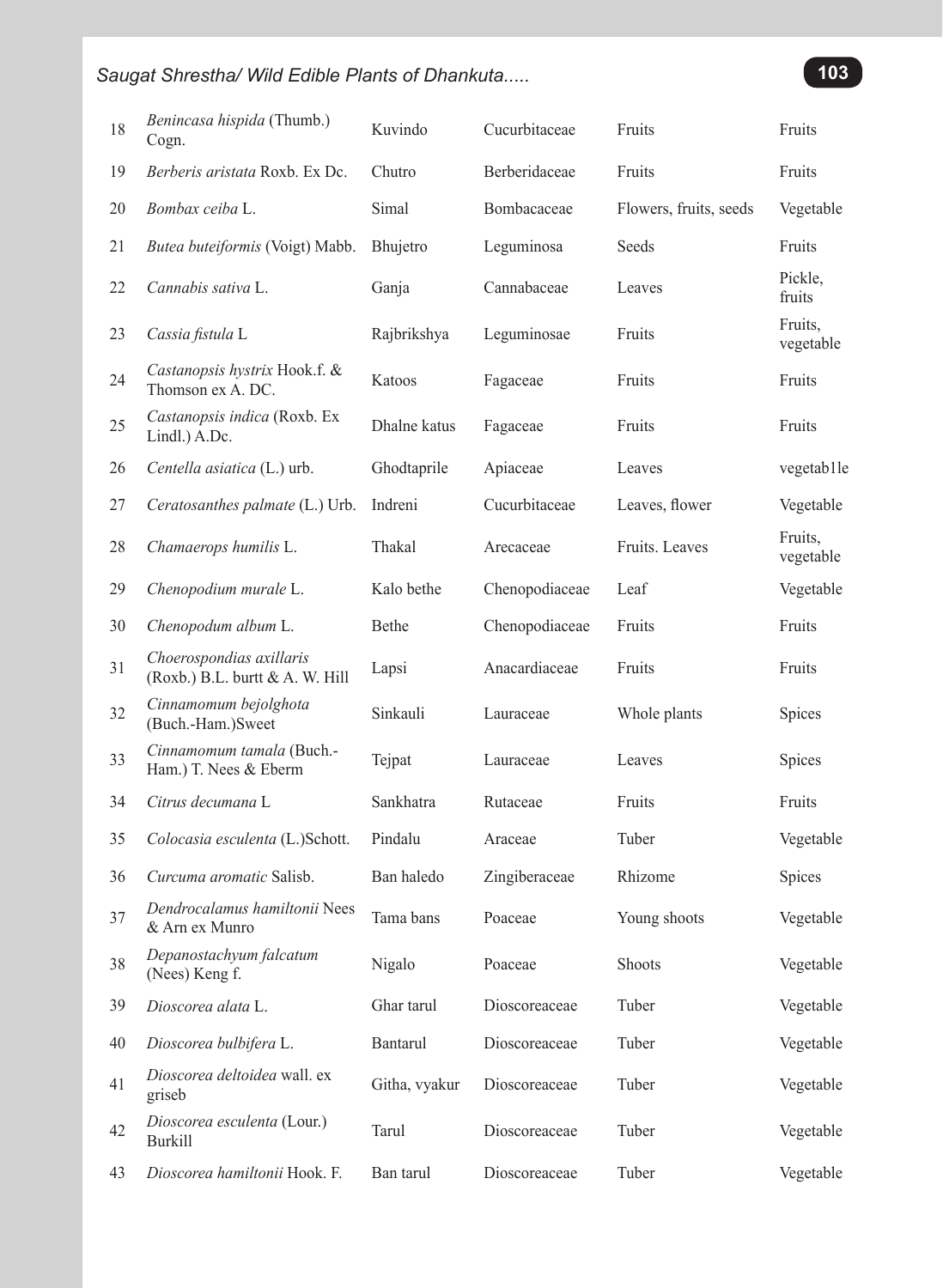## *Rupantaran : A Multidisciplinary Journal, Vol. V, 2021*

| 44 | Diploknema butyracea (Roxb.)<br>H.J.Lam           | Chiuri       | Sapotaceae      | Fruits                     | Fruits               |
|----|---------------------------------------------------|--------------|-----------------|----------------------------|----------------------|
| 45 | Docynia indica (Wall.)Decne.                      | Mael         | Rosaceae        | Fruits                     | Fruits               |
| 46 | Dolichos lablab L.                                | Simi         | Leguminosae     | Seeds                      | Vegetable            |
| 47 | Drymaria cordata (L.) Wild.ex<br>Schult           | Abhijalo     | Caryophyllaceae | Leaves                     | Vegetable            |
| 48 | Dryopteris cochleata (D.Don)<br>c. Chr.           | Danthe Niuro | Dryopteridaceae | Leaves                     | Vegetable            |
| 49 | Duchesnea indica (Jacks.)Focke                    | Bhui kafal   | Rosaceae        | Fruits                     | Fruits               |
| 50 | Eclipta prostrate (L.) L                          | Bhrigraj     | Compositae      | Leaves                     | Vegetable            |
| 51 | Euphorbia hirta L.                                | Dudhe jhar   | Euphorbiaceae   | Leaves                     | Vegetable            |
| 52 | Euphorbia royleana Boiss                          | Siudi        | Euphorbiaceae   | Flowers                    | Vegetable            |
| 53 | Fagopyrum acutatum (Lehm.)<br>Mansf. Ex K. Hammer | Ban phaper   | Polygonaceae    | Leaves                     | Vegetable            |
| 54 | Fagopyrum esculentum Moench                       | Mithe phaper | Polygonaceae    | Leaves                     | Vegetable            |
| 55 | Fagopyrum tataricum (L.)<br>Gaern.                | Tite phapar  | Polygonaceae    | Leaves                     | Vegetable            |
| 56 | Ficus benghalensis L.                             | Bar          | Moraceae        | Fruits                     | Fruits               |
| 57 | Ficus hispida L.f.                                | Khasreto     | Moraceae        | Fruits                     | Fruits               |
| 58 | Ficus lacor Buch.-Ham.                            | Kabro        | Moraceae        | Bud, leaves, fruits        | Vegetable            |
| 59 | Ficus religiosa L.                                | Pipal        | Moraceae        | Fruits                     | Fruits               |
| 60 | Ficus semicordata Buch.-Ham<br>ex sm.             | Khanyu       | Moraceae        | Fruits                     | Fruits               |
| 61 | Fragaria nubicola (Lindl.ex<br>Hook.F.) Lacaita   | Bhui aiselu  | Rosaceae        | Fruits                     | Fruits               |
| 62 | Gaultheria fragrantissima Wall                    | Dhasingari   | Ericaceae       | Fruits                     | Fruits               |
| 63 | Heracleum wallichii DC.                           | Chimphing    | Apiaceae        | Seeds                      | Pickle               |
| 64 | Inula cappa (Buch.-Hem. Ex<br>D.Don)DC            | Gai tihare   | Compositae      | Powder                     | Marcha               |
| 65 | Ipomoea batatus (L.)Lam                           | Suthuni      | Convolvulaceae  | Tuber                      | Boiled               |
| 66 | Ipomoea queatica forssk.                          | Kalmi sag    | Convolvulaceae  | Leaves                     | Vegetable            |
| 67 | Juglans regia L                                   | Okhar        | Juglandaceae    | Fruits                     | Fruits               |
| 68 | Justicia adhatoda L                               | Asuro        | Acanthaceae     | Leaves, Flowers,<br>Fruits | Vegetable,<br>Pickle |
| 69 | Lannea coromandelica (Houtt.)<br>Merr.            | Dabdabe      | Anacardiaceae   | Fruits                     | Fruits               |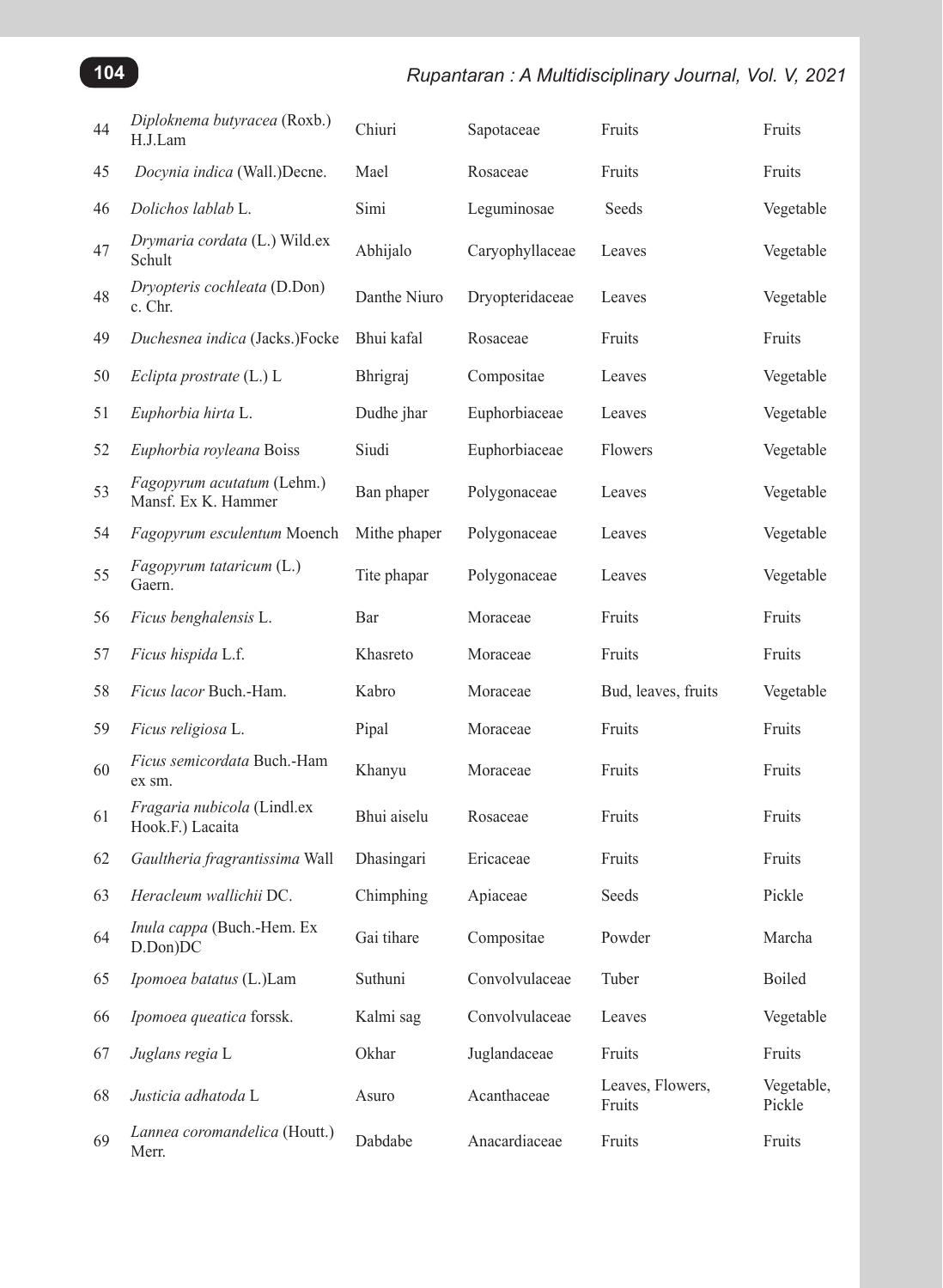| 70 | Lantana camara L                                  | Kaligedi/<br>Sutkeri jhar | Verbenaceae         | Fruits          | Fruits               |
|----|---------------------------------------------------|---------------------------|---------------------|-----------------|----------------------|
| 71 | Lilium nepalense D. Don                           | Ban Lasun                 | Liliaceae           | Leaves          | Vegetable            |
| 72 | Lygodium flexuosum (L.)Sw.                        | Parandi sag               | Lygodiaceae         | Young shoot     | Vegetable            |
| 73 | Maclura cochinchinesis (Lour.)<br>Corner          | Damaru                    | Moraceae            | Fruits          | Fruits               |
| 74 | Maesa macrophylla Wall.                           | Bhogate/paha<br>phal      | Primulaceae         | Fruits          | Fruits               |
| 75 | Mahonia nepaulensis DC.                           | Jamanimandro              | Berberidaceae       | Fruits          | Fruits               |
| 76 | Mangifera indica L                                | Aap                       | Anacardiaceae       | Fruits          | Fruits               |
| 77 | Melastoma malabathricum L.                        | Angeri                    | Melastomataceae     | Fruits          | Fruits               |
| 78 | Mentha spicata L.                                 | Pudina                    | Lamiaceae           | Leaves          | Pickles              |
| 79 | Momordica dioica roxb. Ex<br>willd.               | Ban karela                | Cucurbitaceae       | Fruits          | Vegetable            |
| 80 | Morus indica L.                                   | Kimbu                     | Moraceae            | Fruits          | Fruits               |
| 81 | Mucuna pruriens (L.) DC.                          | Kauso                     | Leguminosae         | Fruits          | Vegetable            |
| 82 | Murraya koenigii (L.) Spreng                      | Boke januno               | Rutaceae            | Leaves, Fruits  | Fruits,<br>spices    |
| 83 | Myrica esculenta Buch.-Ham.<br>ex D.Don           | Kafal                     | Myricaceae          | Fruits          | Fruits               |
| 84 | Nasturtium officinale R.Br.                       | Sim sag                   | <b>Brassicaceae</b> | Leaves          | Vegetable            |
| 85 | Neolamarckia cadamba (Roxb.)<br><b>Bosser</b>     | Kadam                     | Rubiaceae           | Seeds           | Oil                  |
| 86 | Nephrolepis cordifolia (L.) C.<br>Prest           | Pani amala                | Nephrolepidaceae    | Tuber and root  | Fruits               |
| 87 | Ocimum sanctum L.                                 | Tulsi                     | Lamiaceae           | Whole plants    | Juice                |
| 88 | Ophioglossum reticulatum L                        | Jibre sag                 | Ophhioglossaceae    | Leaves          | Vegetable            |
| 89 | Oroxylum indicum (L.) Kurz                        | Tatelo                    | Bignoniaceae        | Flowers, fruits | Pickle,<br>vegetable |
| 90 | Oxalis corniculata l                              | Chariamilo                | Oxalidaceae         | Leves.          | Vegetable            |
| 91 | Perilla frutescens (L.) Britton                   | Silam                     | Lamiaceae           | Seeds           | Pickles              |
| 92 | Phyllanthus emblica L.                            | Aamala                    | Phyllanthaceae      | Fruits          | Fruits               |
| 93 | Phytolacca acinosa Rosb.                          | Jaringo                   | Amarylidaceae       | Leaves          | Vegetable            |
| 94 | Pinus roxburghii Sag.                             | Sallo                     | Pinaceae            | Seeds           | Fruits               |
| 95 | Piper longum L.                                   | Ban Pipla                 | Piperaceae          | Fruits          | Fruits               |
| 96 | Plantago asiatica subsp. erosa<br>(Wall.) Z.Yu.Li | Isapgol                   | Plantaginaceae      | Leaves          | Vegetable            |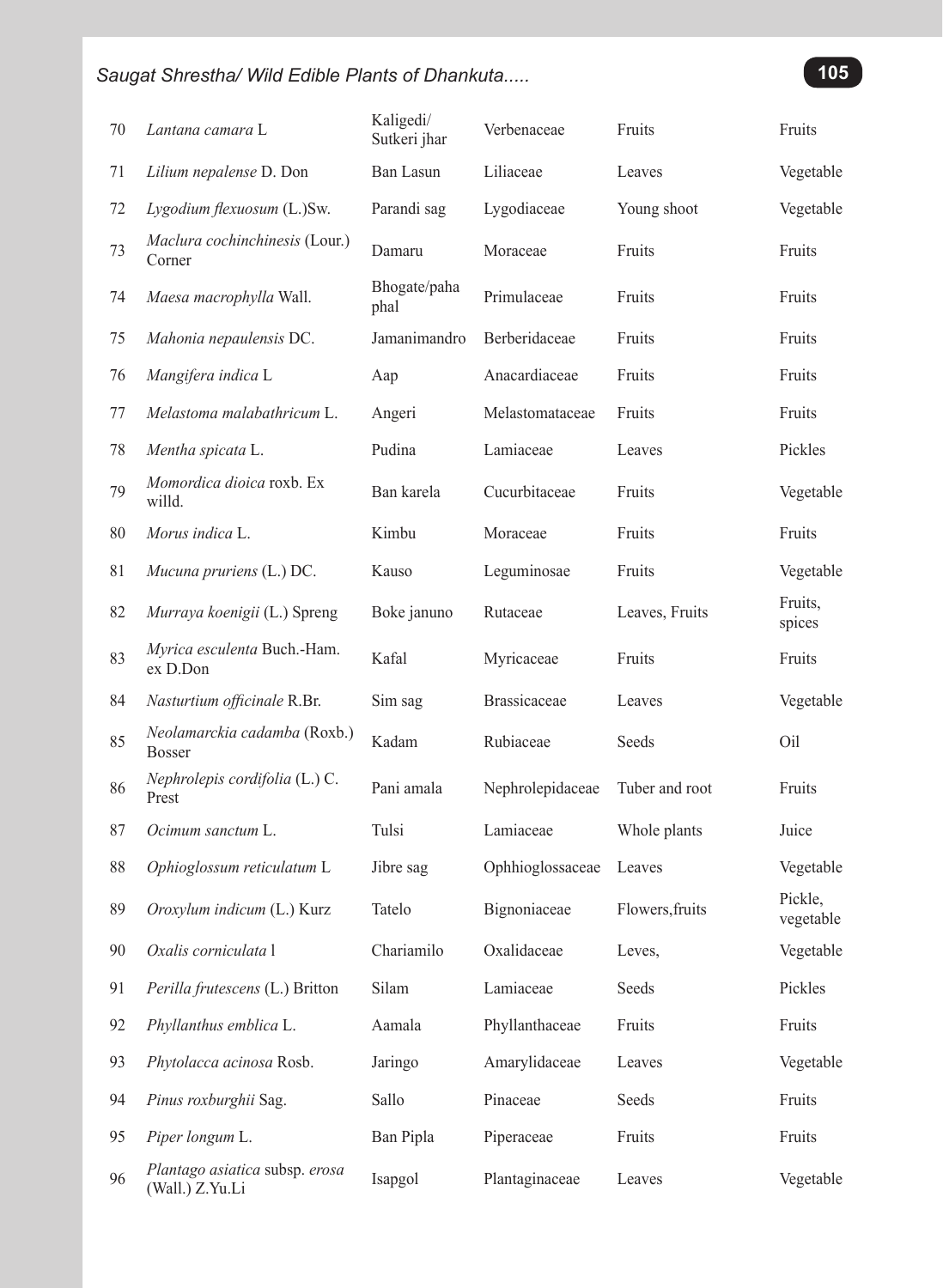## *Rupantaran : A Multidisciplinary Journal, Vol. V, 2021*

| 97  | Polygonium molle D.Don                          | Thotne           | Polygonaceae     | Young shoot    | Vegetable            |
|-----|-------------------------------------------------|------------------|------------------|----------------|----------------------|
| 98  | <i>Prunus cerasoides Buch.-Ham.</i><br>Ex D.Don | Painyu           | Rosaceae         | Fruits         | Fruits               |
| 99  | Pteris biaurita L.                              | Kuthurke         | Pteridaceae      | <b>Shoots</b>  | Vegetable            |
| 100 | Pteris vitata L.                                | Niguro           | Pteridaceae      | Leaves         | Vegetable            |
| 101 | Pyracantha crenulata (Roxb.<br>Ex D.Don) M.Roem | Ghangaru         | Rosaceae         | Fruits         | Fruits               |
| 102 | Pyrus pashia Buch.-Ham.ex<br>D.Don              | Mayal            | Rosaceae         | Fruits         | Fruits               |
| 103 | Reinwardtia indica Dumort.                      | Pyauli           | Linaceae         | Young leaves   | Vegetable            |
| 104 | Rheum austral D.Don                             | Padamchal        | Polygonaceae     | Leaves         | Pickles              |
| 105 | Rhus chinensis Wall.                            | Bhakimilo        | Anacardiaceae    | Fruits         | Fruits               |
| 106 | Rhus parviflora Roxb.                           | Satibayar        | Anacardiaceae    | Fruits         | Fruits               |
| 107 | Ricinus communis L.                             | Ander            | Euphorbiaceae    | Flowers        | Vegetable            |
| 108 | Rubus ellipticus Sm.                            | Aaiselu          | Rosaceae         | Fruits         | Fruits               |
| 109 | Rumex acetosa L.                                | Amile ghans      | Polygonaceae     | Leaves         | Vegetable            |
| 110 | Rumex nepalensis Spreng.                        | Halhale          | Polygonaceae     | Leves          | Vegetable            |
| 111 | Sapindus mocorossi Gearth.                      | Rittha           | Sapindaceae      | Fruits         | Oil                  |
| 112 | Scurrula elata (Edgew.)Danser                   | Ainjeru          | Loranthaceae     | Fruits         | Fruits               |
| 113 | Semecarpus anacardium Lf.                       | Bhalayo          | Anacardiaceae    | Flower, fruits | Vegetable,<br>fruits |
| 114 | Shorea robusta Gaerth                           | Sal              | Dipterocarpaceae | Seeds          | Boil or<br>rosted    |
| 115 | Smilax zeylanica L.                             | Kukurdainy       | Smilaceae        | Shoots         | Vegetable            |
| 116 | Solanum nigrum L                                | Bihi             | Solanaceae       | Fruits         | Fruits               |
| 117 | Stellaria monosperma Buch.-<br>Hem.ex D.Don     | Jethimadhu       | Cryophyllaceae   | Leaves         | Vegetable            |
| 118 | Syzygium cumini (L.) Skeels                     | Jamuna,<br>Jamun | Myrtaceae        | Fruits         | Fruits               |
| 119 | Syzygium kurzii (Duthie) N.P.<br>Kalakr         | Ambakay          | Myrtaceae        | Fruits         | Fruits               |
| 120 | Tamarindus indica L                             | Imili            | Leguminosae      | Fruits         | Fruits               |
| 121 | Terminalia bellirica (Gaerth.)<br>Roxb.         | Barro            | Combretaceae     | Fruits         | Fruits               |
| 122 | Terminalia chebula Retz.                        | Harro            | Combretaceae     | Fruits         | Fruits               |
| 123 | Trapa bispinosa Roxb.                           | Singada          | Trapaceae        | <b>Nuts</b>    | Fruits               |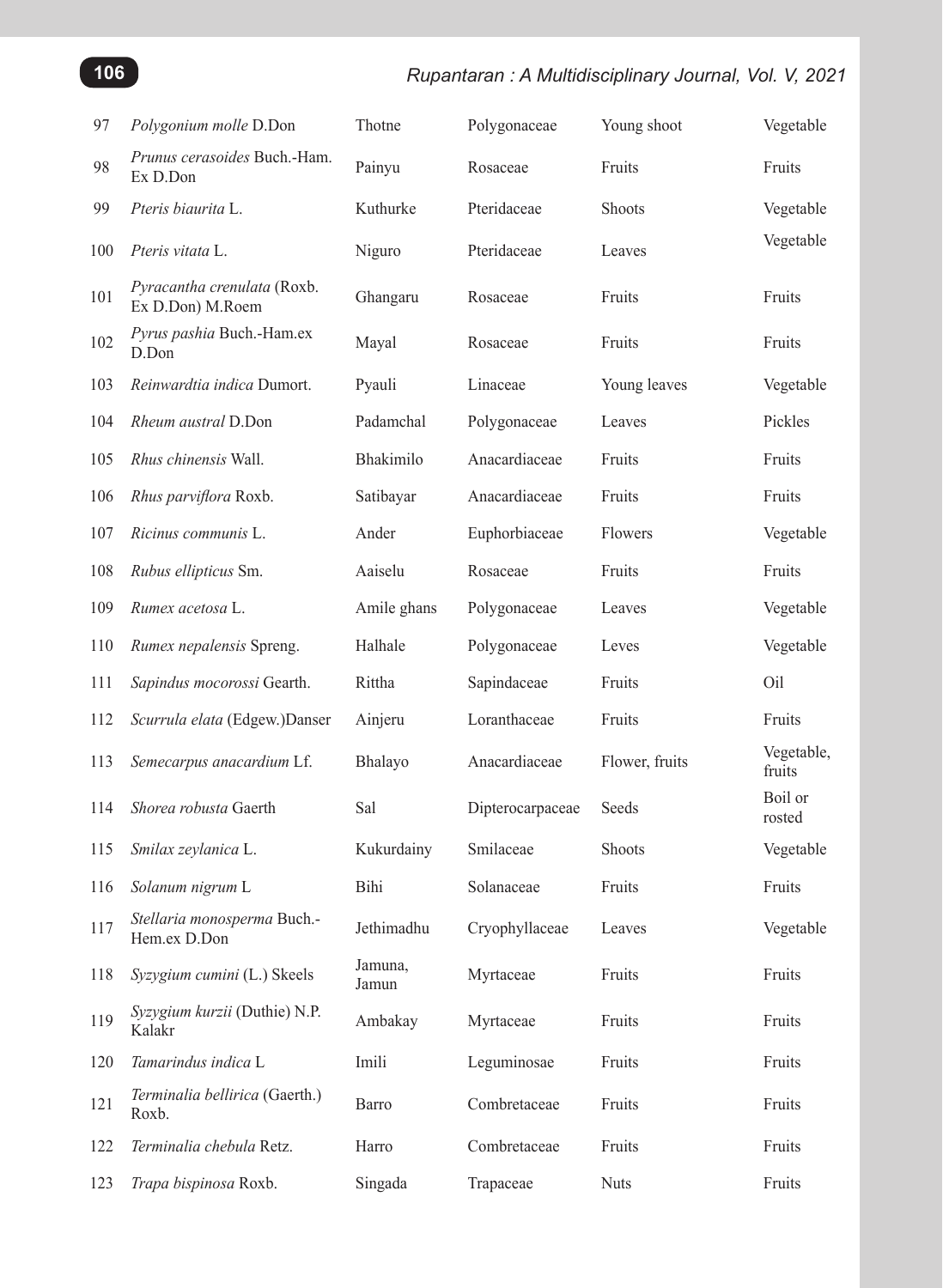| 124 | Trichosanthes cucumerina L.                         | Ban chichinda | Cucurbitaeae | Fruits                             | Fruits            |
|-----|-----------------------------------------------------|---------------|--------------|------------------------------------|-------------------|
| 125 | Urtica dioica L                                     | Sisnu         | Urticaceae   | Inflorescences and<br>young leaves | Vegetable         |
| 126 | Viburnum erubescens Wall.                           | Asarey        | Adoxaceae    | Fruits                             | <b>Fruits</b>     |
| 127 | <i>Woodfordia fruitcosa</i> (L.) Kurz.              | Dhayaro       | Lythraceae   | Nector                             | Nector            |
| 128 | Yushania maling (Gamble) R.B.<br>Majumdar & Karthik | Malingo       | Poaceae      | Young shoots                       | Vegetable         |
| 129 | Zanthoxylum armatum DC.                             | Timur         | Rutaceae     | Fruits                             | Pickle,<br>spices |
| 130 | Zizipus incurve Roxb.                               | Hade bayar    | Rhamnaceae   | Fruits                             | <b>Fruits</b>     |
| 131 | Zizipus mauritiana Lam.                             | Bayar         | Rhamnaceae   | Fruits                             | Fruits            |
| 132 | Zizipus nummularia (Burm.f.)<br>Wight & Arn.        | Jangali bayar | Rhamnaceae   | Fruits                             | <b>Fruits</b>     |

## **Uses of wild edible plants**

Wild edible plants were found to be used for different purposes. Vegetables were obtained from 59 plant species followed by fruits (51 species), pickles (10 species), spices and condiments (5 species) juice (1 species), oil (1 species), tea (1 species), nectar (1 species) and marcha (fermenting substance 1 species). The seeds are consumed after boiling or roasting. Some seeds of the plant was found to be rich in nectar like *Woodfordia fruitcosa* (L.) Kurz (Fig. 1).



## *Figure 1: Total number of species under different use categories.*

Different parts of the plants are used for different purpose. Most common parts of wild edible plants consume by local peoples are fruits, which contain about 59 species followed by leaves 37 species), young shoot (12 species), root or tuber (11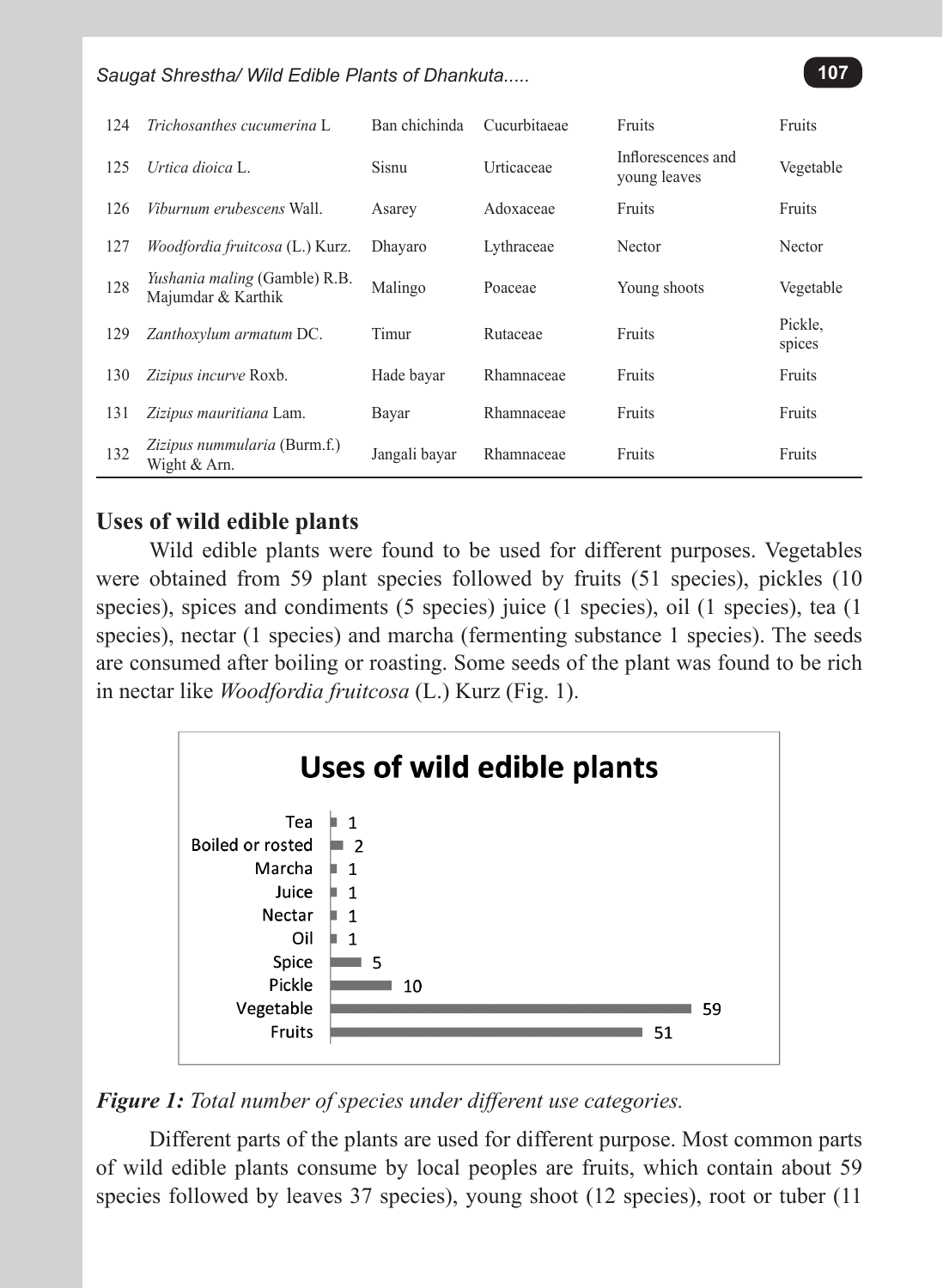species), seeds (9 species), flower (8 species),whole plants (2 species) and bark, nectar, nuts, inflorescence and buds one species each (Fig. 2).



*Figure 2: Different parts of wild edible plants use by local people.*

## **Conclusion**

It is evident from the study that the people of Dhankuta district consumed considerable amount of wild edible plants that makes a major contribution to dietary intake during food scarcity as well as as a supplementary food. There are about 132 species of wild edible plants are consume by local people of which, 59 species of plants are used mostly as vegetable, 51 species of plants are used mainly for the purpose of fruits, 10 species are used as pickle, 5 species are used as spice and condiments and other species are used as juice, oil, nectar, and fruits. However, the rural people have the very little knowledge about the nutritional value as well as toxic effects of the wild edible plants due to prolonged consumption therefore further effort should be taken for the research on the nutritional value and their advantage and disadvantage to the consumer.

## **Acknowledgements**

I would like to acknowledge my friend Dr. Nawal Shrestha for his valuable suggestion and feedback. I would also like to thank my colleague Dr. Suren Subba for his immense support. Lastly, I cannot remain without thanking my family members for their unconditional love and support.